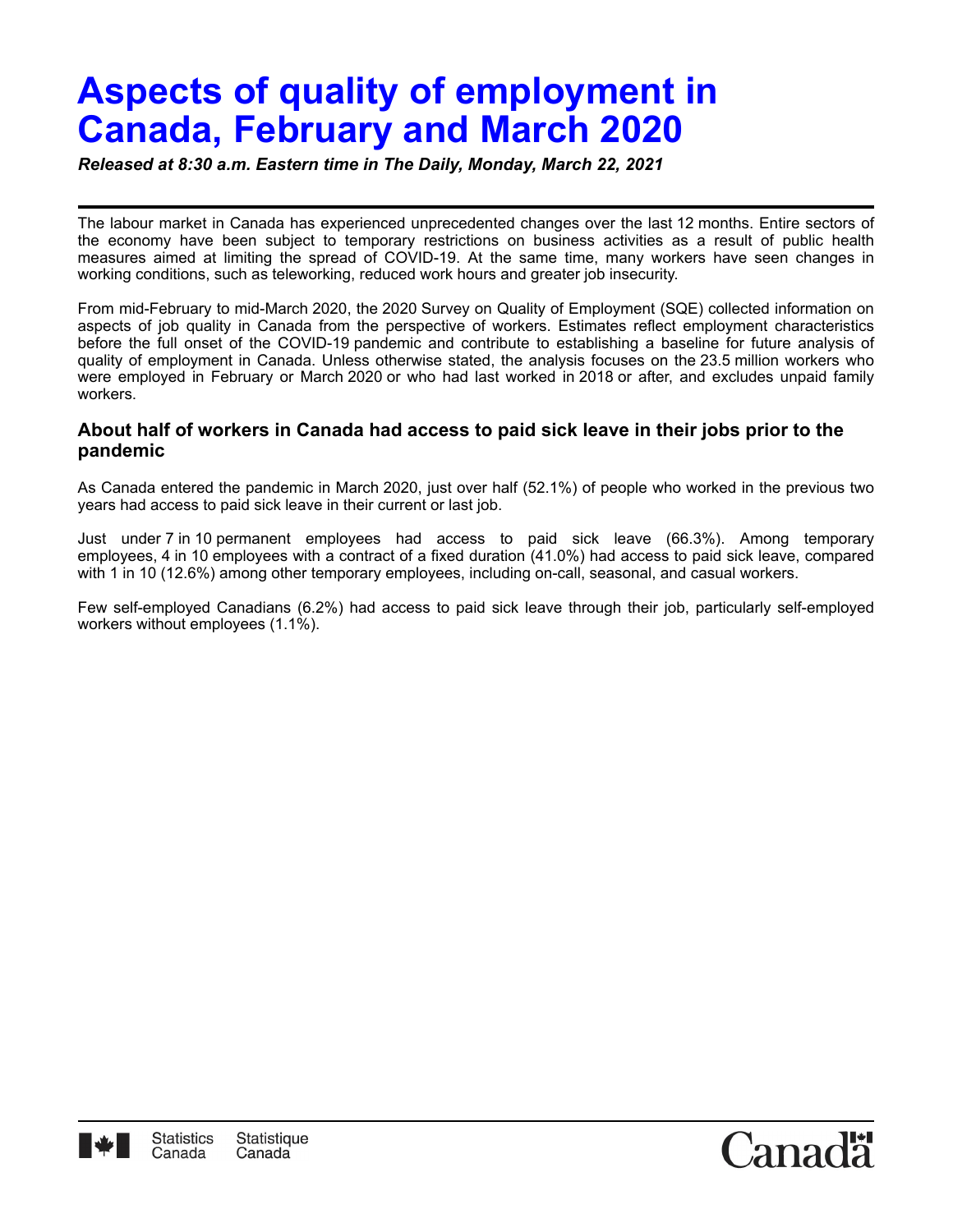# **Chart 1 Just over half of workers had access to paid sick leave prior to the pandemic**



1. With access to benefits in their job(s).

**Note(s):** Population aged 15 and over who worked in 2018 or after, as of February or March 2020 (provinces only), excluding those who were unpaid family workers in their main job. **Source(s):** Survey on Quality of Employment, 2020 [\(5313\)](http://www23.statcan.gc.ca/imdb/p2SV.pl?Function=getSurvey&SDDS=5313).

# **Most workers with an irregular schedule would have preferred regular hours**

In February and March 2020, about 2 in 10 workers (22.6%), including unpaid family workers, had an irregular work schedule in their current or last job. For most (62.3%), this involved variation in both the schedule and the number of hours worked.

Among people with an irregular schedule, 6 in 10 would have preferred a regular schedule (58.4%) and 2 in 10 worked less than they would have liked (22.0%). Workers with a regular schedule were generally more satisfied with their work hours; less than 1 in 10 worked less than they would have liked (8.8%).

As a result of the pandemic, more Canadians have faced greater uncertainty in their hours. In February 2021, according to data from the Labour Force Survey (LFS), 1.2 million workers had a job, but worked less than half of their usual hours for reasons likely related to COVID-19.

## **Autonomy and control was the main reason for self-employment**

Data from the LFS indicate that the recovery in self-employment has slowed in recent months, with employment levels further behind pre-COVID levels than among paid employees.

There are a number of reasons why Canadians become self-employed. According to the SQE, in February and March 2020, 4 in 10 self-employed workers (40.4%) reported that the main reason why they were working or had recently worked in this capacity was to have autonomy and control over their work hours, wage rate and other aspects of work. Other common reasons include being passionate about the work (17.9%) and working in their field of expertise (17.2%).

In contrast, less than 1 in 20 (4.1%) self-employed workers were unable to find work as an employee.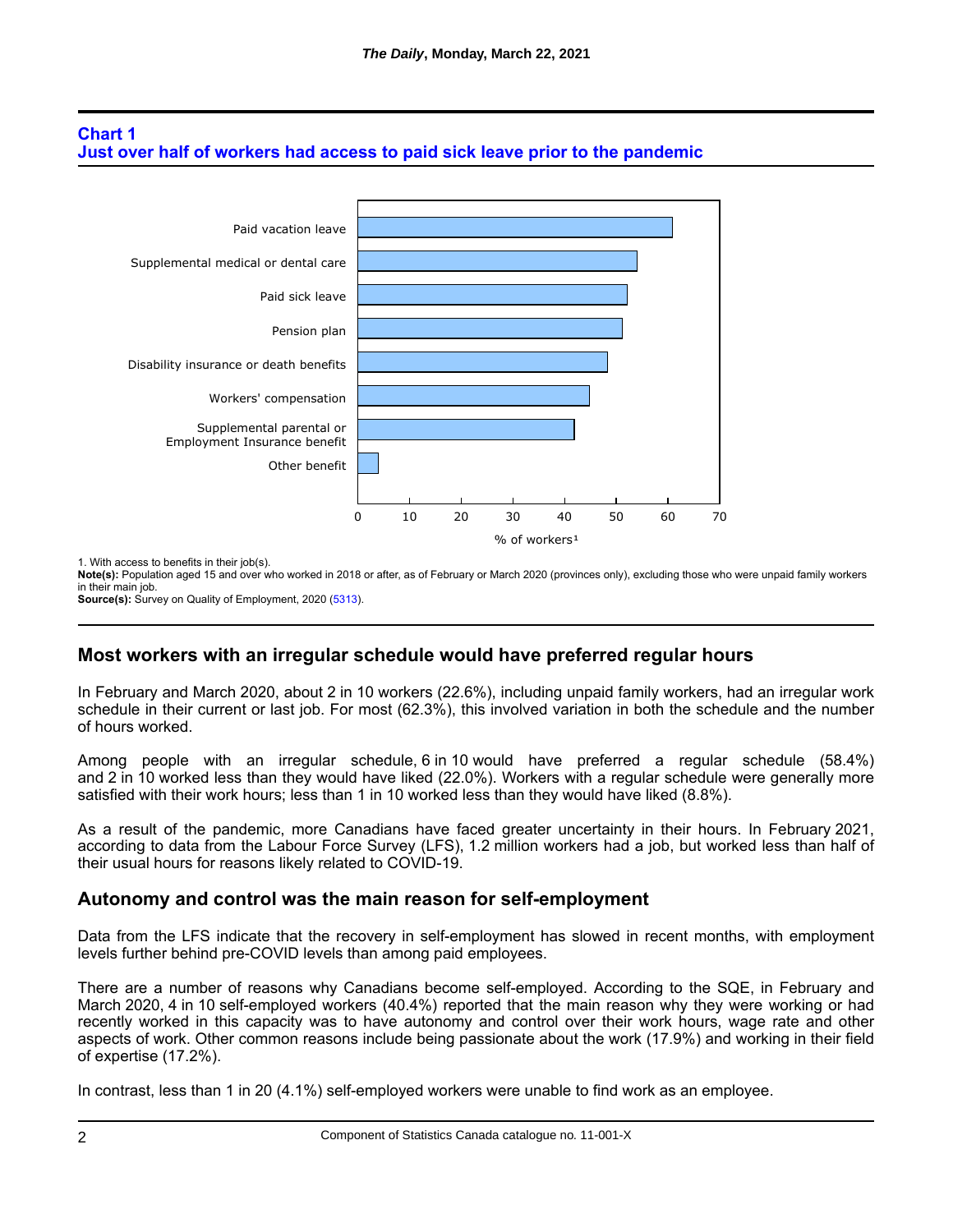#### **Type of payment received in the last 12 months worked by type of employment (main job), persons who worked in 2018 or after, Canada (provinces only), 2020**

|                                                         | Workers who received | Lower limit - 95%                | Upper limit - 95%                |
|---------------------------------------------------------|----------------------|----------------------------------|----------------------------------|
|                                                         | type of payment      | confidence interval <sup>1</sup> | confidence interval <sup>1</sup> |
|                                                         |                      | $\%$                             |                                  |
| Total, last worked in 2018 or after                     |                      |                                  |                                  |
| Wage or salary                                          | 90.4                 | 88.9                             | 91.8                             |
| Overtime pay                                            | 17.3                 | 15.4                             | 19.3                             |
| Cash, cheque or e-transfer after sending invoice        | 9.6                  | 8.1                              | 11.1                             |
| Merit, performance pay or bonus                         | 15.0                 | 13.2                             | 16.9                             |
| Stock options or profit sharing                         | 6.2                  | 4.9                              | 7.5                              |
| Tips, commissions or piecework                          | 6.5                  | 5.2                              | 7.8                              |
| Cryptocurrency, gift cards or traded skills or services | 3.8                  | 2.8                              | 4.7                              |
| Other                                                   | 3.6                  | 2.7                              | 4.5                              |
| Type of employment                                      |                      |                                  |                                  |
| <b>Permanent employees</b>                              | 97.7                 | 96.7                             |                                  |
| Wage or salary<br>Overtime pay                          | 20.9                 | 18.4                             | 98.6<br>23.3                     |
| Cash, cheque or e-transfer after sending invoice        | 4.6                  | 3.2                              | 5.9                              |
| Merit, performance pay or bonus                         | 19.1                 | 16.7                             | 21.5                             |
| Stock options or profit sharing                         | 7.0                  | 5.3                              | 8.7                              |
| Tips, commissions or piecework                          | 5.1                  | 3.7                              | 6.5                              |
| Cryptocurrency, gift cards or traded skills or services | 4.2                  | 3.0                              | 5.4                              |
| Other                                                   | 2.6                  | 1.7                              | 3.5                              |
| Fixed-term employees <sup>2</sup>                       |                      |                                  |                                  |
| Wage or salary                                          | 98.3                 | 96.5                             | 100.0                            |
| Overtime pay                                            | 17.2                 | 8.5                              | 25.9                             |
| Cash, cheque or e-transfer after sending invoice        | 7.6                  | 2.5                              | 12.6                             |
| Merit, performance pay or bonus                         | 3.6                  | 0.2                              | 7.0                              |
| Stock options or profit sharing                         | X                    | X                                | x                                |
| Tips, commissions or piecework                          | 1.1                  | 0.0                              | 2.5                              |
| Cryptocurrency, gift cards or traded skills or services | 2.3                  | 0.0                              | 5.1                              |
| Other                                                   | 3.7                  | 0.7                              | 6.7                              |
| Other temporary employees <sup>3</sup>                  |                      |                                  |                                  |
| Wage or salary                                          | 94.3                 | 89.5                             | 99.2                             |
| Overtime pay                                            | 12.4                 | 6.5                              | 18.2                             |
| Cash, cheque or e-transfer after sending invoice        | 8.9                  | 3.6                              | 14.1                             |
| Merit, performance pay or bonus                         | 7.1                  | 2.2                              | 12.1                             |
| Stock options or profit sharing                         | x                    | х                                | х                                |
| Tips, commissions or piecework                          | 4.7                  | 0.0                              | 10.1                             |
| Cryptocurrency, gift cards or traded skills or services | х                    | х                                | х                                |
| Other                                                   | 2.4                  | 0.1                              | 4.7                              |
| Self-employed with employees                            |                      |                                  |                                  |
| Wage or salary                                          | $54.3^{E}$           | 43.0                             | 65.7                             |
| Overtime pay                                            | 1.9 <sup>E</sup>     | 0.0                              | 5.1                              |
| Cash, cheque or e-transfer after sending invoice        | $28.2^{E}$           | 17.8                             | 38.7                             |
| Merit, performance pay or bonus                         | 6.0 <sup>E</sup>     | 1.3                              | 10.8                             |
| Stock options or profit sharing                         | $16.5^{E}$           | 7.6                              | 25.3                             |
| Tips, commissions or piecework                          |                      |                                  |                                  |
| Cryptocurrency, gift cards or traded skills or services | 8.7 <sup>⊨</sup>     | 2.7                              | 14.7                             |
|                                                         | 1.6 <sup>E</sup>     | 0.0                              | 4.0                              |
| Other                                                   | $9.5^{\text{E}}$     | 3.4                              | 15.6                             |
| Self-employed without employees                         |                      |                                  |                                  |
| Wage or salary                                          | 41.3                 | 33.1                             | 49.4                             |
| Overtime pay                                            | 1.6                  | 0.0                              | 3.2                              |
| Cash, cheque or e-transfer after sending invoice        | 42.1                 | 34.3                             | 49.9                             |
| Merit, performance pay or bonus                         | 5.0                  | 1.3                              | 8.6                              |
| Stock options or profit sharing                         | 3.3                  | 1.1                              | 5.4                              |
| Tips, commissions or piecework                          | 21.2                 | 14.5                             | 27.9                             |
| Cryptocurrency, gift cards or traded skills or services | 4.9                  | 0.8                              | 9.0                              |
| Other                                                   | 9.6                  | 4.8                              | 14.5                             |

x suppressed to meet the confidentiality requirements of the *Statistics Act* E use with caution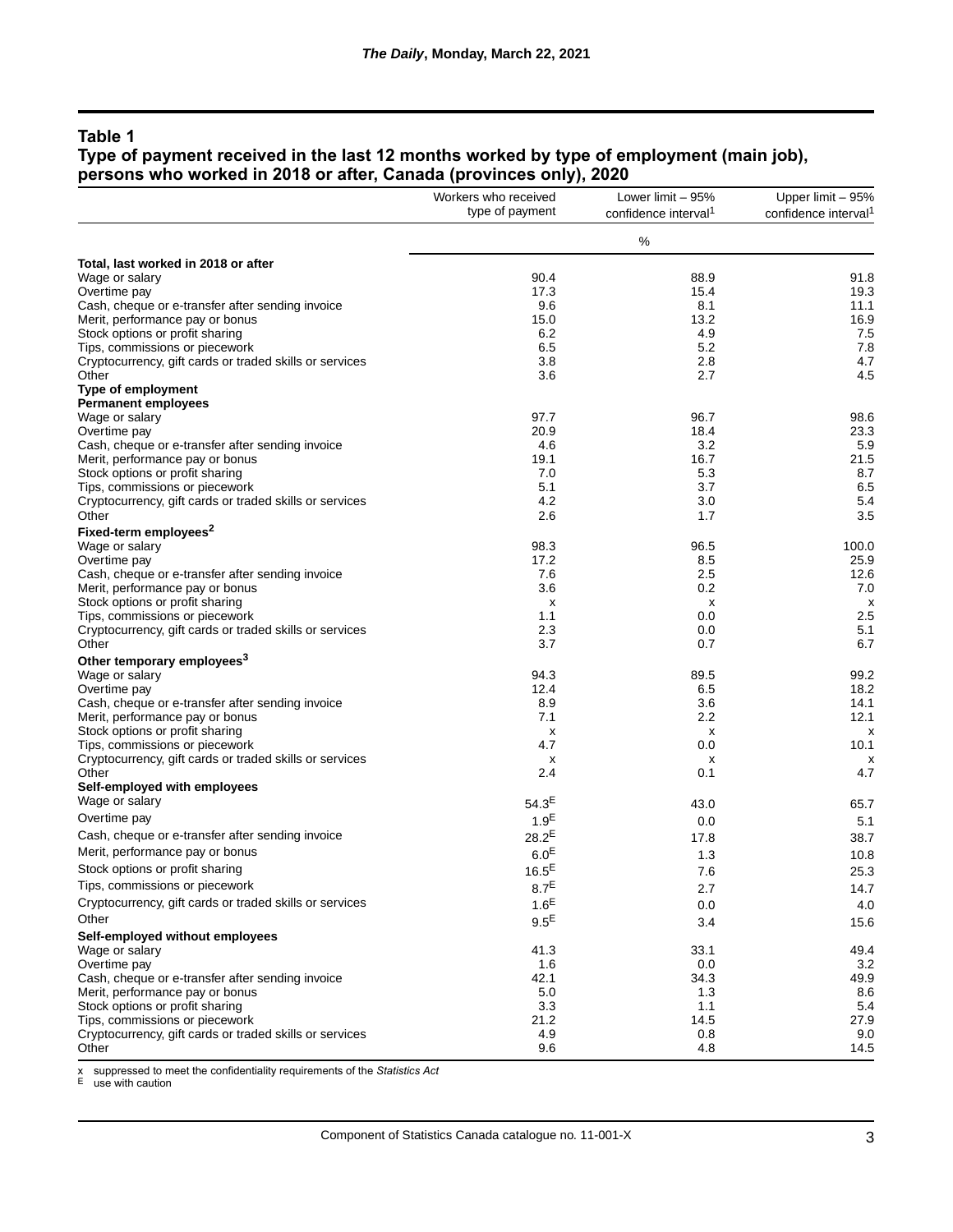2. The category "fixed-term employees" includes workers who had an employment contract of a fixed duration.

3. The category "other temporary employees" includes on-call, seasonal, casual, and temporary agency workers.

**Note(s):** Population aged 15 and over who worked in 2018 or after, as of February or March 2020 (provinces only), excluding those who were unpaid family workers in their main job.

**Source(s):** Statistics Canada, Survey on Quality of Employment , 2020 (**[5313](http://www23.statcan.gc.ca/imdb/p2SV.pl?Function=getSurvey&SDDS=5313)**).

<sup>1.</sup> Confidence intervals are used to express the precision of the estimate.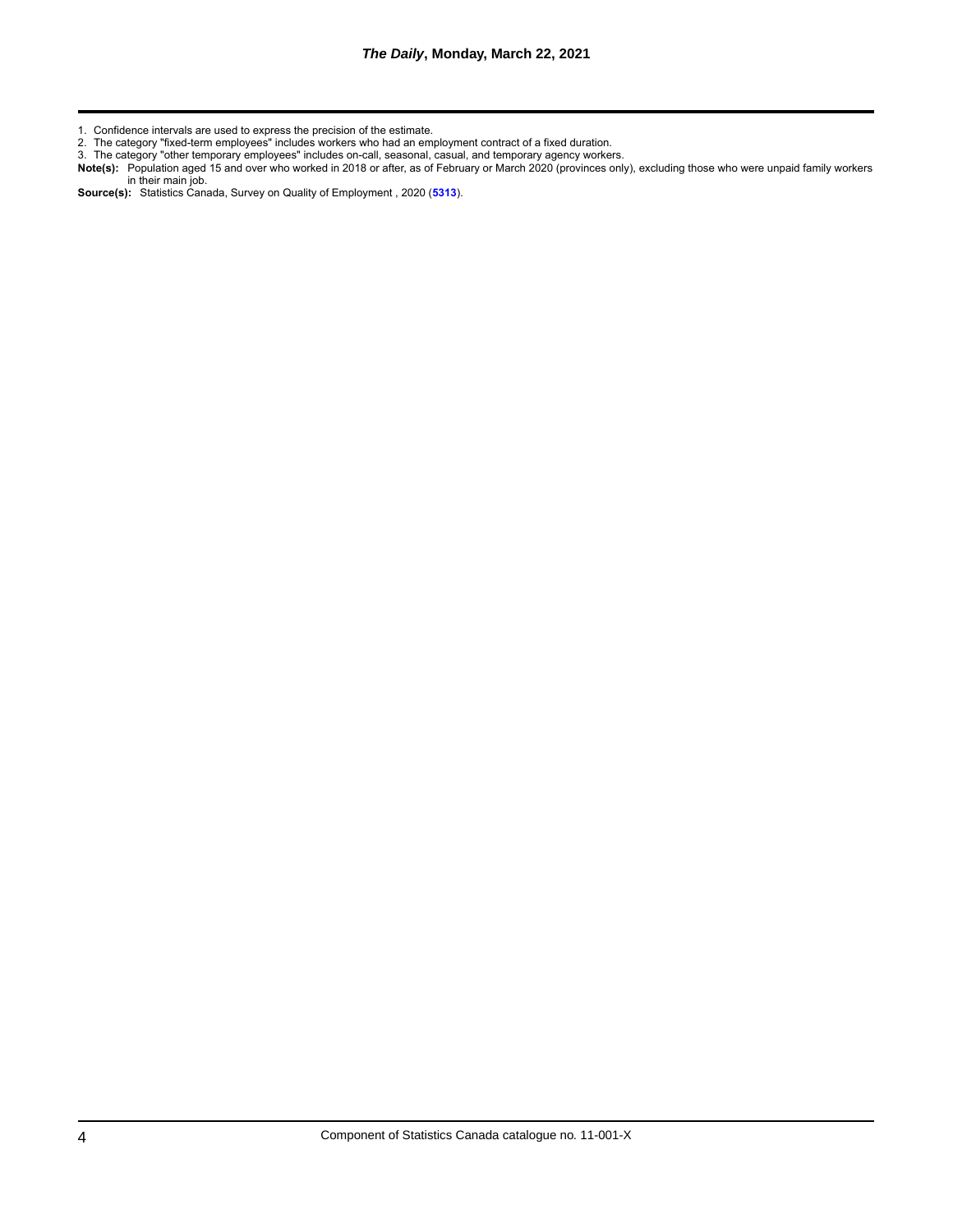#### **Reasons for being a multiple job holder by gender and employment relationship status (main job), persons who worked in 2018 or after, Canada (provinces only), 2020**

|                                                                                            | Distribution of workers | Lower limit - 95%                | Upper limit - 95%                |
|--------------------------------------------------------------------------------------------|-------------------------|----------------------------------|----------------------------------|
|                                                                                            | within category         | confidence interval <sup>1</sup> | confidence interval <sup>1</sup> |
|                                                                                            |                         | $\%$                             |                                  |
| Total, last worked in 2018 or after                                                        |                         |                                  |                                  |
| <b>All workers</b>                                                                         | 100.0                   |                                  |                                  |
| Not a multiple job holder                                                                  | 86.5                    | 84.6                             | 88.5                             |
| Multiple job holder to meet essential needs                                                | 2.8                     | 2.0                              | 3.6                              |
| Multiple job holder to earn extra income                                                   | 5.8                     | 4.4                              | 7.2                              |
| Multiple job holder to engage in work they are                                             |                         |                                  |                                  |
| passionate about                                                                           | 3.2                     | 2.2                              | 4.2                              |
| Multiple job holder, other reasons                                                         | 1.6                     | 1.0                              | 2.3                              |
| <b>Employees</b>                                                                           | 100.0                   |                                  | $\cdots$                         |
| Not a multiple job holder                                                                  | 87.4                    | 85.3                             | 89.5                             |
| Multiple job holder to meet essential needs                                                | 2.7                     | 1.8                              | 3.5                              |
| Multiple job holder to earn extra income                                                   | 5.8                     | 4.2                              | 7.3                              |
| Multiple job holder to engage in work they are                                             |                         |                                  |                                  |
| passionate about                                                                           | 2.7                     | 1.7                              | 3.7                              |
| Multiple job holder, other reasons                                                         | 1.5                     | 0.8                              | 2.1                              |
| Self-employed                                                                              | 100.0                   |                                  | $\cdots$<br>87.4                 |
| Not a multiple job holder                                                                  | 82.0                    | 76.6                             |                                  |
| Multiple job holder to meet essential needs                                                | 3.7<br>5.6              | 1.5<br>2.8                       | 5.9<br>8.4                       |
| Multiple job holder to earn extra income<br>Multiple job holder to engage in work they are |                         |                                  |                                  |
| passionate about                                                                           | 6.5                     | 2.4                              | 10.5                             |
| Multiple job holder, other reasons                                                         | 2.2                     | 0.5                              | 3.9                              |
| Gender <sup>2</sup>                                                                        |                         |                                  |                                  |
| Men                                                                                        |                         |                                  |                                  |
| <b>All workers</b>                                                                         | 100.0                   |                                  |                                  |
| Not a multiple job holder                                                                  | 87.4                    | 84.6                             | 90.2                             |
| Multiple job holder to meet essential needs                                                | 2.7                     | 1.5                              | 3.9                              |
| Multiple job holder to earn extra income                                                   | 5.0                     | 3.1                              | 6.9                              |
| Multiple job holder to engage in work they are                                             |                         |                                  |                                  |
| passionate about                                                                           | 3.3                     | 1.7                              | 4.8                              |
| Multiple job holder, other reasons                                                         | 1.6                     | 0.7                              | 2.6                              |
| <b>Employees</b>                                                                           | 100.0                   |                                  |                                  |
| Not a multiple job holder                                                                  | 88.2                    | 85.3                             | 91.2                             |
| Multiple job holder to meet essential needs                                                | 2.6                     | 1.3                              | 3.9                              |
| Multiple job holder to earn extra income                                                   | 5.2                     | 3.0                              | 7.4                              |
| Multiple job holder to engage in work they are                                             |                         |                                  |                                  |
| passionate about                                                                           | 2.6                     | 1.2                              | 4.0                              |
| Multiple job holder, other reasons                                                         | 1.4                     | 0.4                              | 2.3                              |
| Self-employed                                                                              | 100.0                   |                                  |                                  |
| Not a multiple job holder                                                                  | 83.6                    | 76.3                             | 90.9                             |
| Multiple job holder to meet essential needs                                                | 3.3                     | 0.4                              | 6.2                              |
| Multiple job holder to earn extra income                                                   | 4.5                     | 0.7                              | 8.2                              |
| Multiple job holder to engage in work they are                                             |                         |                                  |                                  |
| passionate about                                                                           | 6.8                     | 0.9                              | 12.6                             |
| Multiple job holder, other reasons                                                         | 1.9                     | 0.1                              | 3.7                              |
| Women                                                                                      |                         |                                  |                                  |
| All workers                                                                                | 100.0                   | $\cdots$                         | $\cdots$                         |
| Not a multiple job holder                                                                  | 85.6                    | 82.9                             | 88.3                             |
| Multiple job holder to meet essential needs                                                | 2.9                     | 1.7                              | 4.0                              |
| Multiple job holder to earn extra income                                                   | 6.6                     | 4.6                              | 8.7                              |
| Multiple job holder to engage in work they are                                             |                         |                                  |                                  |
| passionate about                                                                           | 3.2                     | 1.9                              | 4.5                              |
| Multiple job holder, other reasons                                                         | 1.7                     | 0.7                              | 2.6                              |
| <b>Employees</b>                                                                           | 100.0                   | $\cdots$                         |                                  |
| Not a multiple job holder                                                                  | 86.5                    | 83.6                             | 89.4                             |
| Multiple job holder to meet essential needs                                                | 2.7                     | 1.5                              | 3.9                              |
| Multiple job holder to earn extra income                                                   | 6.4                     | 4.2                              | 8.7                              |
| Multiple job holder to engage in work they are                                             |                         |                                  |                                  |
| passionate about                                                                           | 2.8                     | 1.5                              | 4.1                              |
| Multiple job holder, other reasons                                                         | 1.5                     | 0.6                              | 2.5                              |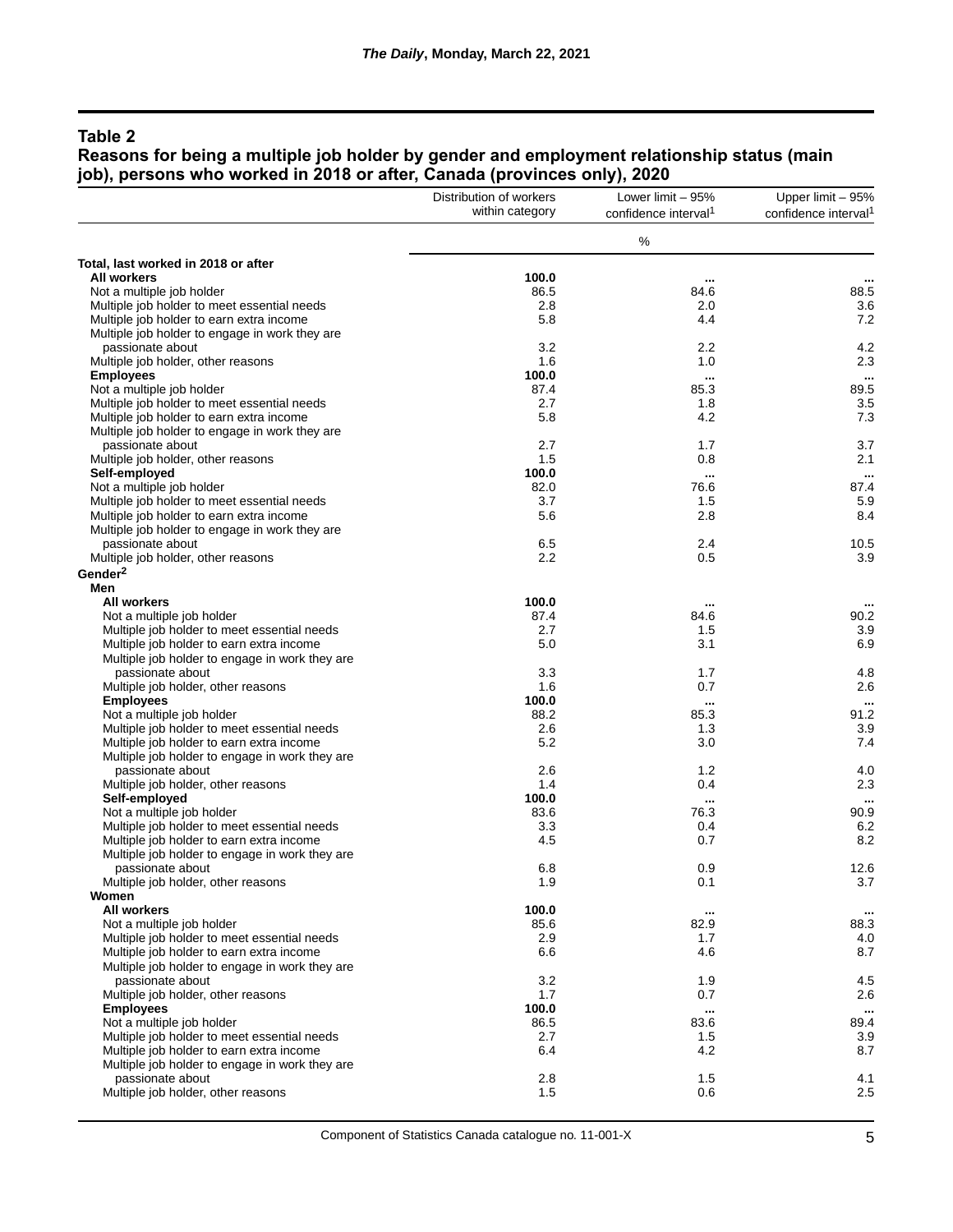### **Reasons for being a multiple job holder by gender and employment relationship status (main job), persons who worked in 2018 or after, Canada (provinces only), 2020**

|                                                | Distribution of workers<br>within category | Lower limit $-95%$               | Upper limit - 95%<br>confidence interval <sup>1</sup> |
|------------------------------------------------|--------------------------------------------|----------------------------------|-------------------------------------------------------|
|                                                |                                            | confidence interval <sup>1</sup> |                                                       |
| Self-employed                                  | 100.0                                      |                                  | $\cdots$                                              |
| Not a multiple job holder                      | 79.7                                       | 72.1                             | 87.3                                                  |
| Multiple job holder to meet essential needs    | 4.4                                        | 0.8                              | 7.9                                                   |
| Multiple job holder to earn extra income       | 7.3                                        | 3.1                              | 11.4                                                  |
| Multiple job holder to engage in work they are |                                            |                                  |                                                       |
| passionate about                               | 6.1                                        | 0.4                              | 11.7                                                  |
| Multiple job holder, other reasons             | 2.6                                        | 0.0                              | 5.7                                                   |

... not applicable

1. Confidence intervals are used to express the precision of the estimate.

2. Estimates for the "other gender" category are included in totals, but cannot be published separately in order to meet the confidentiality requirements of the

*Statistics Act*. **Note(s):** Population aged 15 and over who worked in 2018 or after, as of February or March 2020 (provinces only), excluding those who were unpaid family workers in their main job.

**Source(s):** Statistics Canada, Survey on Quality of Employment , 2020 (**[5313](http://www23.statcan.gc.ca/imdb/p2SV.pl?Function=getSurvey&SDDS=5313)**).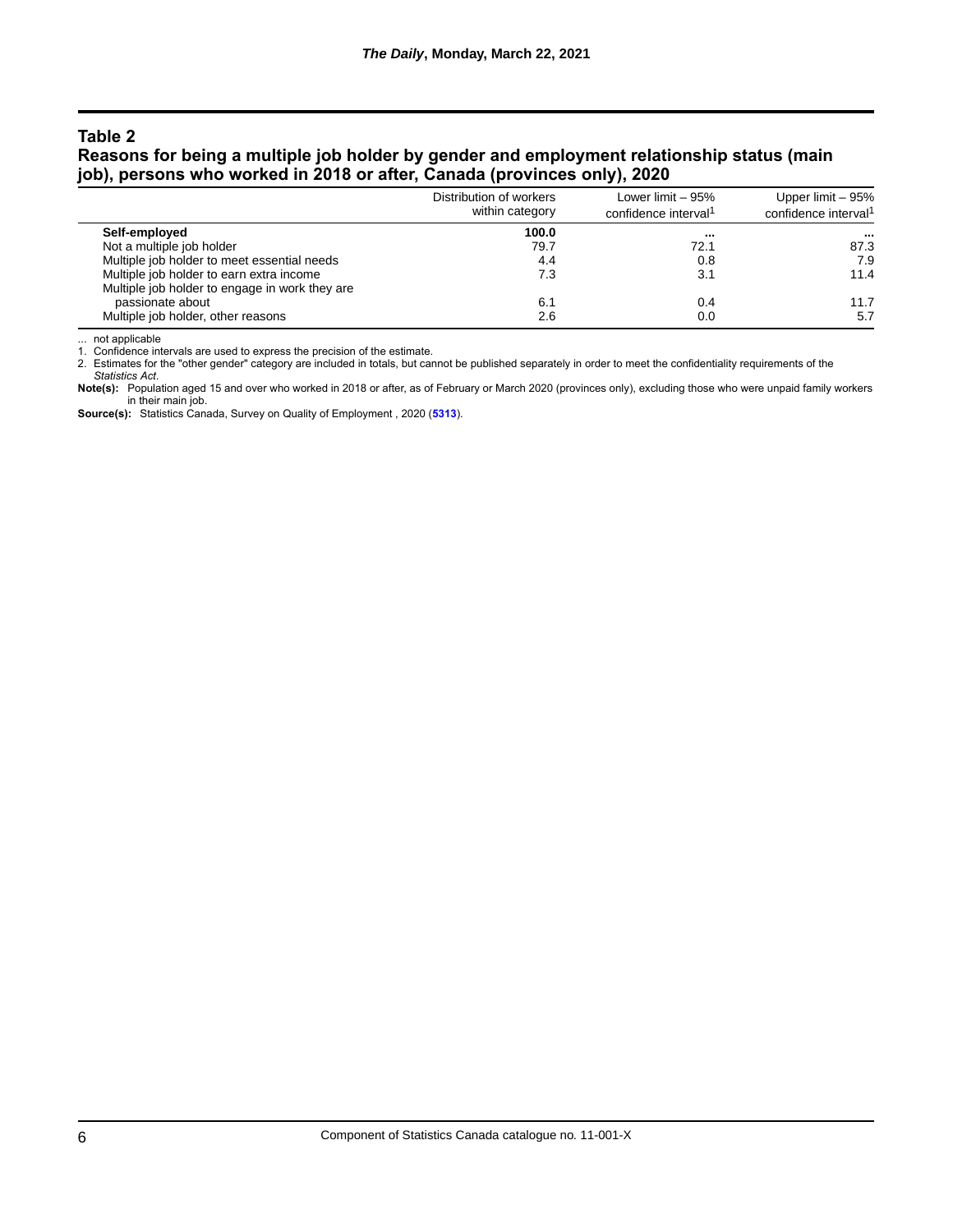**Access to structured training and typical training arrangement in the last 12 months worked by type of employee (main job), persons who worked as paid employees in 2018 or after, Canada (provinces only), 2020**

|                                              | Distribution of workers | Lower limit - 95%                | Upper limit - 95%                |
|----------------------------------------------|-------------------------|----------------------------------|----------------------------------|
|                                              | within category         | confidence interval <sup>1</sup> | confidence interval <sup>1</sup> |
|                                              |                         | %                                |                                  |
| Total, paid employee in 2018 or after        |                         |                                  |                                  |
| <b>Access to structured training</b>         | 100.0                   |                                  |                                  |
| Yes                                          | 55.2                    | 52.4                             | 58.0                             |
| No                                           | 44.8                    | 42.0                             | 47.6                             |
| Had access to structured training: Typical   |                         |                                  |                                  |
| arrangement                                  | 100.0                   | $\cdots$                         | $\ddotsc$                        |
| At the workplace, outside working hours      | 8.2                     | 6.1                              | 10.3                             |
| At the workplace, during working hours       | 51.2                    | 47.3                             | 55.2                             |
| Outside the workplace, outside working hours | 6.4                     | 4.5                              | 8.3                              |
| Outside the workplace, during working hours  | 13.4                    | 10.8                             | 16.0                             |
| More than one arrangement                    | 20.8                    | 17.7                             | 23.9                             |
| Type of employee                             |                         |                                  |                                  |
| <b>Permanent employees</b>                   |                         |                                  |                                  |
| <b>Access to structured training</b>         | 100.0                   |                                  | $\ddotsc$                        |
| Yes                                          | 55.6                    | 52.6                             | 58.7                             |
| No                                           | 44.4                    | 41.3                             | 47.4                             |
| Had access to structured training: Typical   |                         |                                  |                                  |
| arrangement                                  | 100.0                   | $\ddotsc$                        |                                  |
| At the workplace, outside working hours      | 7.4                     | 5.2                              | 9.6                              |
| At the workplace, during working hours       | 49.0                    | 44.7                             | 53.3                             |
| Outside the workplace, outside working hours | 6.9                     | 4.7                              | 9.1                              |
| Outside the workplace, during working hours  | 14.9                    | 11.9                             | 17.9                             |
| More than one arrangement                    | 21.8                    | 18.4                             | 25.2                             |
| Fixed-term employees <sup>2</sup>            |                         |                                  |                                  |
| <b>Access to structured training</b>         | 100.0                   | $\cdots$                         | $\cdots$                         |
| Yes                                          | 64.6                    | 55.7                             | 73.5                             |
| <b>No</b>                                    | 35.4                    | 26.5                             | 44.3                             |
| Had access to structured training: Typical   |                         |                                  |                                  |
| arrangement                                  | 100.0                   |                                  | $\ddotsc$                        |
| At the workplace, outside working hours      | $8.2^E$                 | 0.9                              | 15.5                             |
| At the workplace, during working hours       | 61.0 <sup>E</sup>       | 49.1                             | 73.0                             |
| Outside the workplace, outside working hours | 6.0 <sup>E</sup>        | 0.7                              | 11.4                             |
| Outside the workplace, during working hours  | $6.2^E$                 | 1.8                              | 10.6                             |
| More than one arrangement                    | 18.6 <sup>E</sup>       |                                  |                                  |
|                                              |                         | 9.3                              | 27.8                             |
| Other temporary employees <sup>3</sup>       |                         |                                  |                                  |
| <b>Access to structured training</b>         | 100.0                   |                                  |                                  |
| Yes                                          | 41.6                    | 30.7                             | 52.5                             |
| No                                           | 58.4                    | 47.5                             | 69.3                             |
| Had access to structured training: Typical   |                         |                                  |                                  |
| arrangement                                  | 100.0                   | $\ddotsc$                        |                                  |
| At the workplace, outside working hours      | $18.5^E$                | 6.0                              | 31.0                             |
| At the workplace, during working hours       | 60.6 <sup>E</sup>       | 43.8                             | 77.4                             |
| Outside the workplace, outside working hours | 1.3 <sup>E</sup>        | 0.0                              | 2.6                              |
| Outside the workplace, during working hours  | 6.6 <sup>E</sup>        | 0.0                              | 14.1                             |
| More than one arrangement                    |                         |                                  |                                  |
|                                              | $13.0^{\sf E}$          | 2.0                              | 24.0                             |

... not applicable E use with caution

1. Confidence intervals are used to express the precision of the estimate.

2. The category "fixed-term employees" includes workers who had an employment contract of a fixed duration.

3. The category "other temporary employees" includes on-call, seasonal, casual, and temporary agency workers.

**Note(s):**

Population aged 15 and over who worked as paid employees in 2018 or after, as of February or March 2020 (provinces only).

Structured training refers to structured learning with defined learning objectives and a schedule for activities. Examples include classroom instruction, e-learning courses, workshops, seminars, webinars, web-based training and remote labs.

**Source(s):** Statistics Canada, Survey on Quality of Employment , 2020 (**[5313](http://www23.statcan.gc.ca/imdb/p2SV.pl?Function=getSurvey&SDDS=5313)**).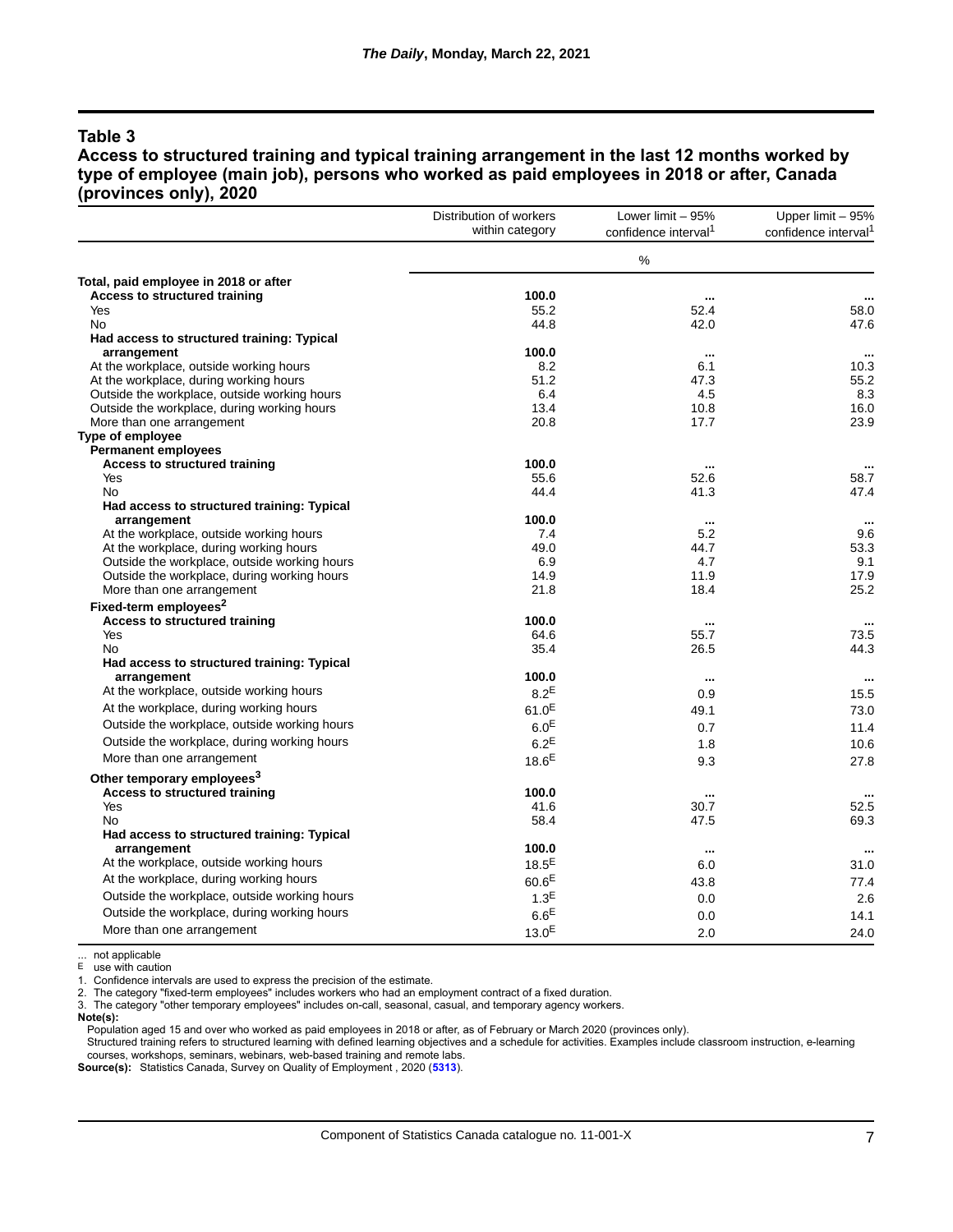#### **Access to benefits in current or last job(s) by gender and type of employment (main job), persons who worked in 2018 or after, Canada (provinces only), 2020**

|                                                | Workers with access to | Lower limit $-95%$               | Upper limit - 95%                |
|------------------------------------------------|------------------------|----------------------------------|----------------------------------|
|                                                | benefit                | confidence interval <sup>1</sup> | confidence interval <sup>1</sup> |
|                                                |                        | $\%$                             |                                  |
| Total, last worked in 2018 or after            |                        |                                  |                                  |
| Pension plan                                   | 51.2                   | 48.6                             | 53.7                             |
| Paid sick leave                                | 52.1                   | 49.3                             | 54.8                             |
| Paid vacation leave                            | 60.9                   | 58.3                             | 63.6                             |
| Disability insurance or death benefits         | 48.3                   | 45.6                             | 51.0                             |
| Supplemental medical or dental care            | 54.0                   | 51.3                             | 56.7                             |
| Workers' compensation                          | 44.8                   | 42.3                             | 47.4                             |
| Supplemental maternity, paternity, parental or |                        |                                  |                                  |
| Employment Insurance benefit                   | 41.9                   | 39.4                             | 44.4                             |
| Other benefit                                  | 4.0                    | 3.0                              | 5.0                              |
| Gender <sup>2</sup>                            |                        |                                  |                                  |
| Men                                            |                        |                                  |                                  |
| Pension plan                                   | 51.7                   | 48.1                             | 55.4                             |
| Paid sick leave                                | 49.8                   | 45.9                             | 53.7                             |
| Paid vacation leave                            | 59.9                   | 56.0                             | 63.7                             |
| Disability insurance or death benefits         | 51.4                   | 47.6                             | 55.2                             |
| Supplemental medical or dental care            | 56.1                   | 52.4                             | 59.8                             |
| Workers' compensation                          | 47.9                   | 44.2                             | 51.5                             |
| Supplemental maternity, paternity, parental or |                        |                                  |                                  |
| Employment Insurance benefit                   | 40.3                   | 36.7                             | 43.8                             |
| Other benefit                                  | 4.1                    | 2.7                              | 5.5                              |
| Women                                          |                        |                                  |                                  |
| Pension plan                                   | 50.4                   | 46.8                             | 54.0                             |
| Paid sick leave                                | 54.4                   | 50.7                             | 58.1                             |
| Paid vacation leave                            | 62.1                   | 58.5                             | 65.6                             |
| Disability insurance or death benefits         | 44.8                   | 41.2                             | 48.5                             |
| Supplemental medical or dental care            | 51.7                   | 47.9                             | 55.4                             |
| Workers' compensation                          | 41.4                   | 37.9                             | 45.0                             |
| Supplemental maternity, paternity, parental or |                        |                                  |                                  |
| Employment Insurance benefit                   | 43.6                   | 40.1                             | 47.2                             |
| Other benefit                                  | 3.9                    | 2.5                              | 5.3                              |
| Type of employment                             |                        |                                  |                                  |
| Permanent employees                            |                        |                                  |                                  |
| Pension plan                                   | 61.3                   | 58.3                             | 64.3                             |
| Paid sick leave                                | 66.3                   | 63.2                             | 69.4                             |
| Paid vacation leave                            | 77.2                   | 74.5                             | 79.9                             |
| Disability insurance or death benefits         | 61.7                   | 58.5                             | 64.9                             |
| Supplemental medical or dental care            | 67.5                   | 64.4                             | 70.6                             |
| Workers' compensation                          | 54.0                   | 50.9                             | 57.1                             |
| Supplemental maternity, paternity, parental or |                        |                                  |                                  |
| Employment Insurance benefit                   | 52.8                   | 49.7                             | 55.9                             |
| Other benefit                                  | 4.8                    | 3.5                              | 6.1                              |
| Fixed-term employees <sup>3</sup>              |                        |                                  |                                  |
| Pension plan                                   | 42.8                   | 33.6                             | 52.0                             |
| Paid sick leave                                | 41.0                   | 31.2                             | 50.7                             |
| Paid vacation leave                            | 47.5                   | 37.3                             | 57.6                             |
| Disability insurance or death benefits         | 28.3                   | 20.0                             | 36.7                             |
| Supplemental medical or dental care            | 39.1                   | 29.6                             | 48.6                             |
| Workers' compensation                          | 34.8                   | 25.3                             | 44.2                             |
| Supplemental maternity, paternity, parental or |                        |                                  |                                  |
| Employment Insurance benefit                   | 32.2                   | 23.2                             | 41.3                             |
| Other benefit                                  | 2.1                    | 0.0                              | 4.5                              |
| Other temporary employees <sup>4</sup>         |                        |                                  |                                  |
| Pension plan                                   | 21.5                   | 12.4                             | 30.5                             |
| Paid sick leave                                | 12.6                   | 5.8                              | 19.3                             |
| Paid vacation leave                            | 16.5                   | 10.0                             | 23.1                             |
| Disability insurance or death benefits         | 7.7                    | 1.9                              | 13.6                             |
| Supplemental medical or dental care            | 14.3                   | 7.1                              | 21.4                             |
| Workers' compensation                          | 26.9                   | 17.7                             | 36.0                             |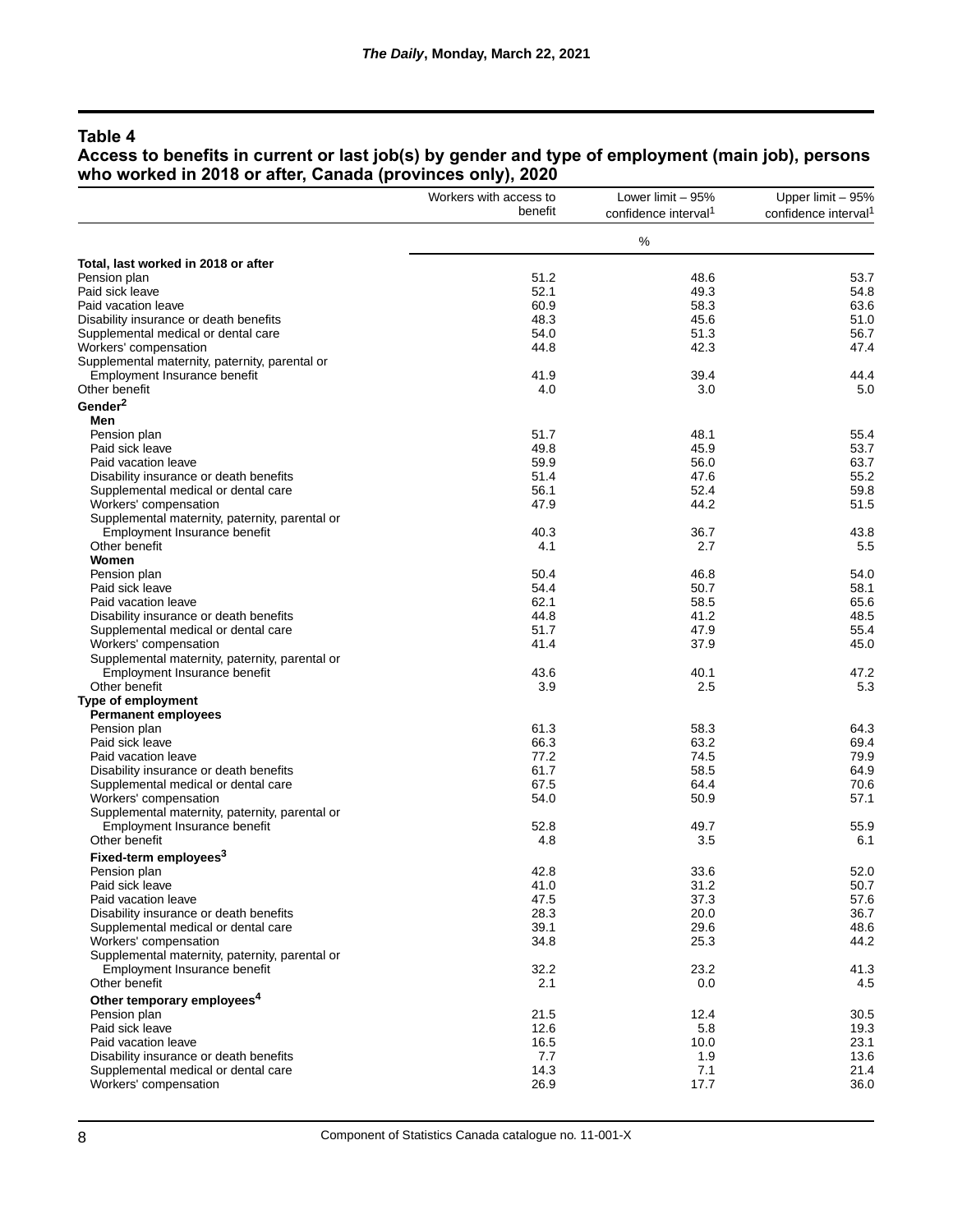#### **Table 4** - continued

#### **Access to benefits in current or last job(s) by gender and type of employment (main job), persons who worked in 2018 or after, Canada (provinces only), 2020**

|                                                | Workers with access to<br>benefit | Lower limit $-95%$<br>confidence interval <sup>1</sup> | Upper limit - 95%<br>confidence interval <sup>1</sup> |
|------------------------------------------------|-----------------------------------|--------------------------------------------------------|-------------------------------------------------------|
|                                                |                                   |                                                        |                                                       |
| Supplemental maternity, paternity, parental or |                                   |                                                        |                                                       |
| Employment Insurance benefit                   | 19.4                              | 11.5                                                   | 27.4                                                  |
| Other benefit                                  | 0.7                               | 0.0                                                    | 1.6                                                   |
| Self-employed with employees                   |                                   |                                                        |                                                       |
| Pension plan                                   | $28.0^{E}$                        | 17.5                                                   | 38.5                                                  |
| Paid sick leave                                | $17.0^{E}$                        | 8.2                                                    | 25.7                                                  |
| Paid vacation leave                            | $20.1^E$                          | 10.7                                                   | 29.4                                                  |
| Disability insurance or death benefits         | $23.4^E$                          | 13.8                                                   | 33.0                                                  |
| Supplemental medical or dental care            | $28.0^{E}$                        | 17.1                                                   | 38.9                                                  |
| Workers' compensation                          | $28.6^{E}$                        | 17.8                                                   | 39.5                                                  |
| Supplemental maternity, paternity, parental or |                                   |                                                        |                                                       |
| Employment Insurance benefit                   | $4.5^E$                           | 0.0                                                    | 9.5                                                   |
| Other benefit                                  | 5.0 <sup>E</sup>                  | 0.4                                                    | 9.5                                                   |
| Self-employed without employees                |                                   |                                                        |                                                       |
| Pension plan                                   | 14.8                              | 8.9                                                    | 20.6                                                  |
| Paid sick leave                                | 1.1                               | 0.0                                                    | 2.1                                                   |
| Paid vacation leave                            | 3.0                               | 0.2                                                    | 5.8                                                   |
| Disability insurance or death benefits         | 7.3                               | 4.0                                                    | 10.6                                                  |
| Supplemental medical or dental care            | 6.9                               | 3.7                                                    | 10.2                                                  |
| Workers' compensation                          | 5.5                               | 2.8                                                    | 8.1                                                   |
| Supplemental maternity, paternity, parental or |                                   |                                                        |                                                       |
| Employment Insurance benefit                   | 2.4                               | 0.0                                                    | 5.1                                                   |
| Other benefit                                  | 1.8                               | 0.0                                                    | 3.7                                                   |

E use with caution

1. Confidence intervals are used to express the precision of the estimate.

2. Estimates for the "other gender" category are included in totals, but cannot be published separately in order to meet the confidentiality requirements of the *Statistics Act*.

3. The category "fixed-term employees" includes workers who had an employment contract of a fixed duration.

4. The category "other temporary employees" includes on-call, seasonal, casual, and temporary agency workers.

**Note(s):** Population aged 15 and over who worked in 2018 or after, as of February or March 2020 (provinces only), excluding those who were unpaid family workers in their main job.

**Source(s):** Statistics Canada, Survey on Quality of Employment, 2020 (**[5313](http://www23.statcan.gc.ca/imdb/p2SV.pl?Function=getSurvey&SDDS=5313)**).